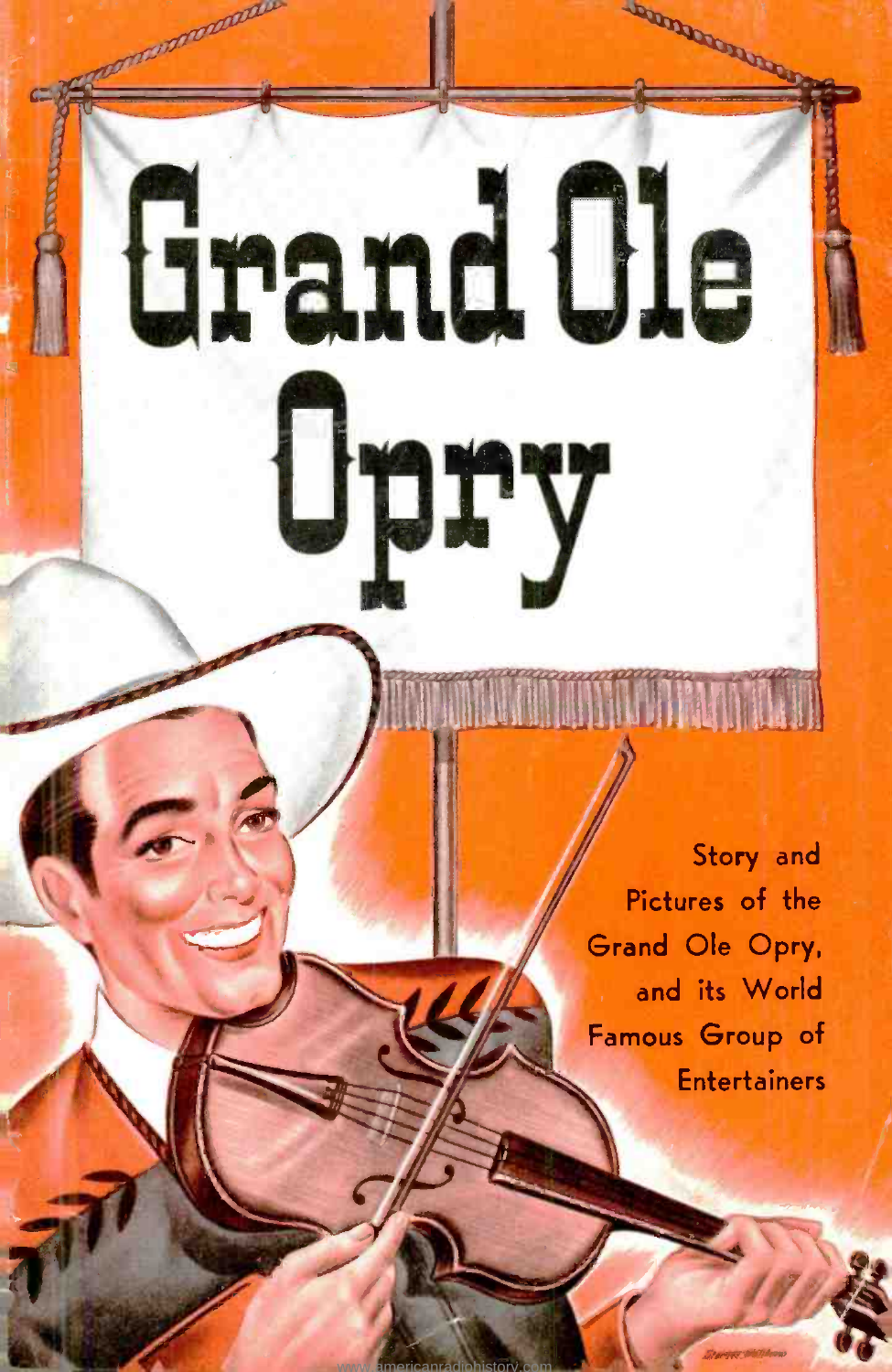# The Grand Ole Opry Is th

RIGINATED on Station WSM, and broadcast on this station every Saturday night since 1925, the Grand Ole Opry is one of the oldest and most popular programs in radio.

Its powerful appeal to so many people lies in the fact that it features the old melodies and the old songs which have been handed down through the years from one generation to another, ... truly America's heritage of folk music.

The program may be heard on WSM every Saturday night from 8 o'clock until midnight, and during these four hours, a hundred or more of the country's best folk music artists will have participated in the program.

The audiences which attend the broadcast every week are made up of people from all over the country, who come from far and wide to see the Grand Ole Opry in person.

Pictured in this little folder are some of the best known artists who appear regularly on the Grand Ole Opry.

#### CARL SMITH

Long, tall and handsome Carl Smith just makes you think he is singing specially for you. He is a favorite with Opry fans and lovers of good old folk music everywhere.

**It's station WSM** 650 on your dial

.i

<www.americanradiohistory.com>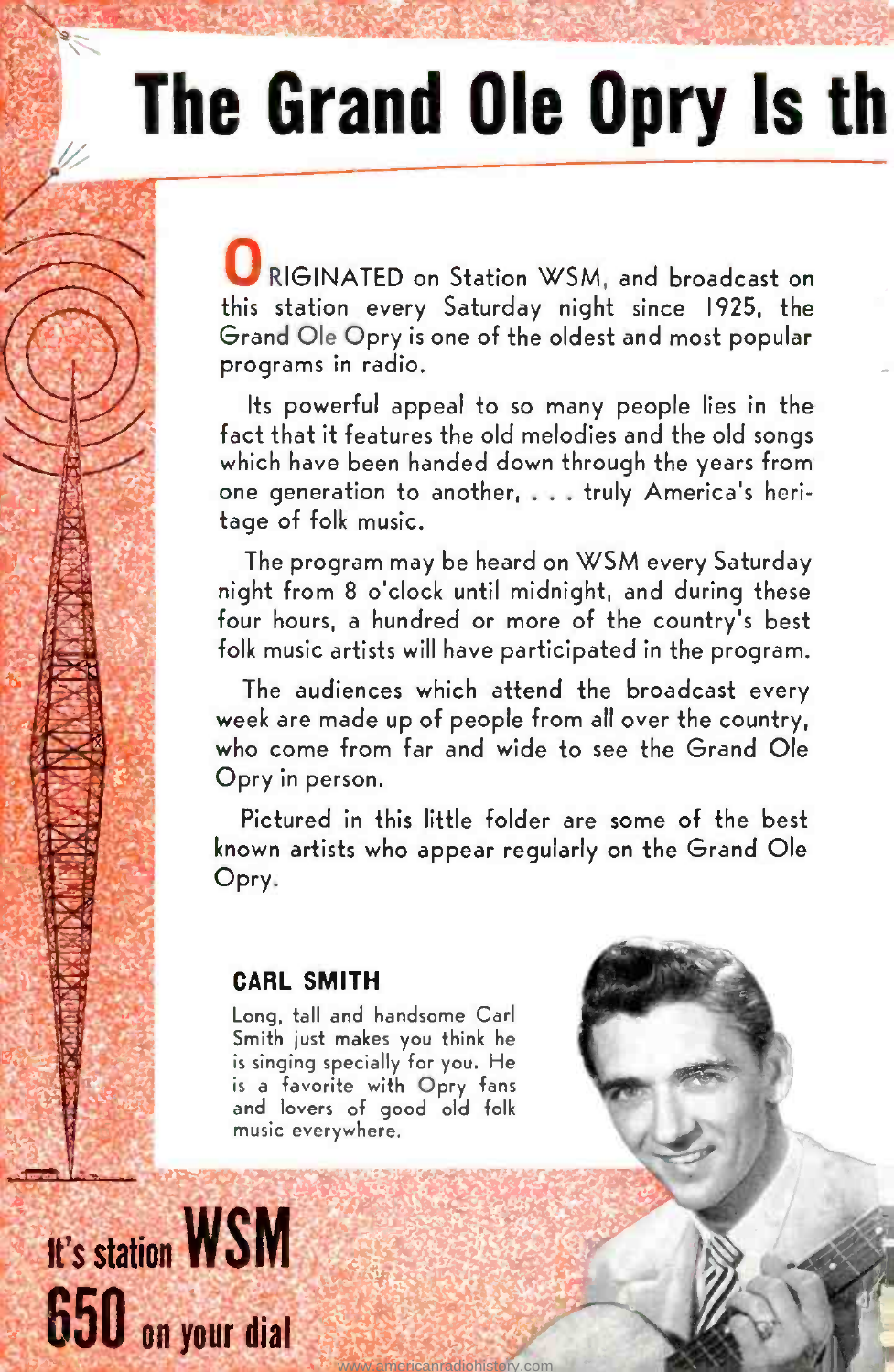# **e Folk Music of America**

## **ERNEST TUBB,**

the Tobos tall, Texas Troubadour, star of the Grand Ole Opry, known from coast to coast for his radio, his rothe movies.

## ROY ACUFF,

and His Smoky Mountain Boys, stars of stage, screen and radio, have been among the favorites of Grand Ole Opry listeners for many years,

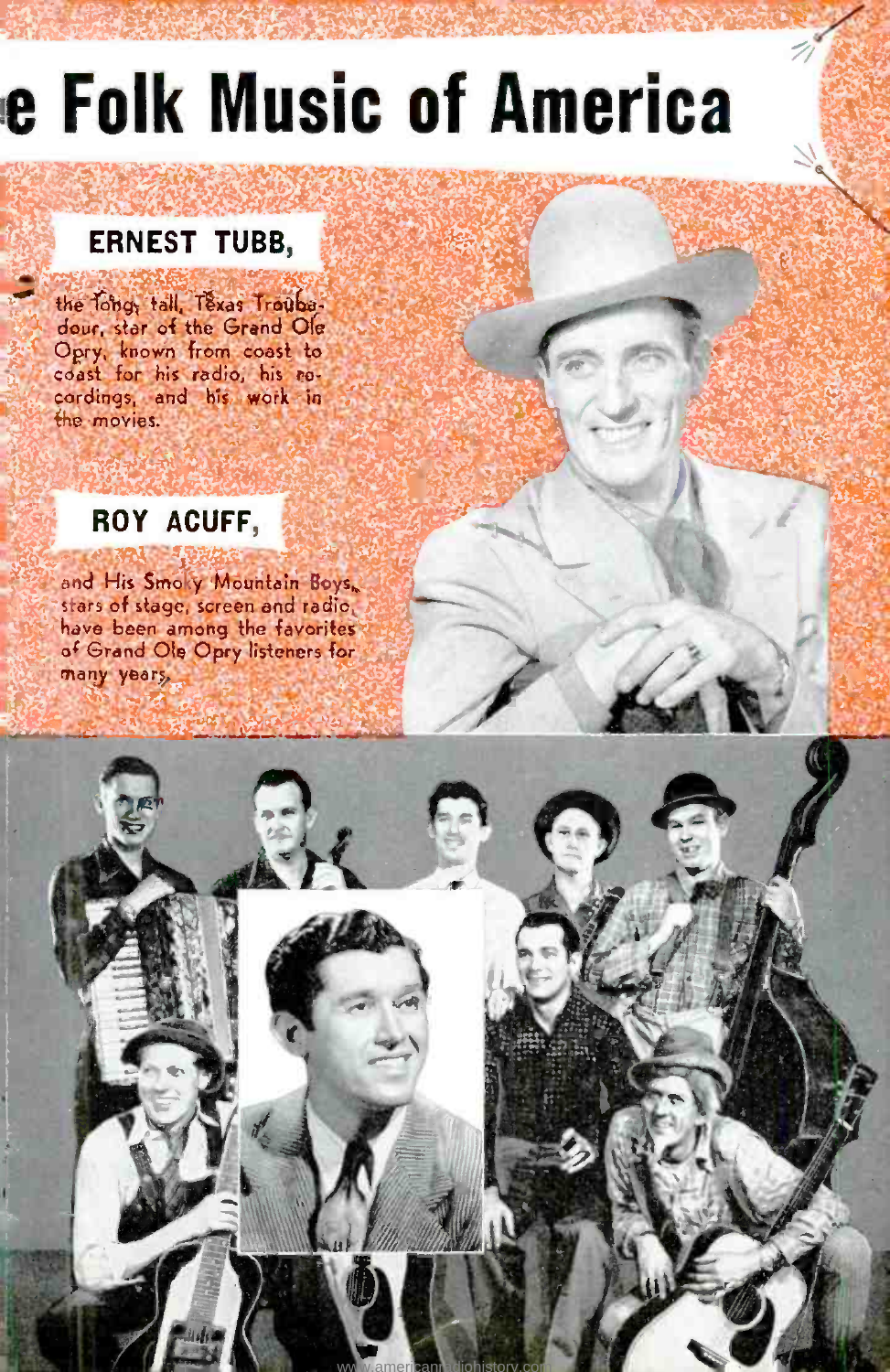#### **MINNIE PEARL,**

famous as the Girl Reporter of the Grinder's Switch Gazette, on WSM for years.





#### **GEORGE MORGAN**

George is a fixture on the in folk songs of the romantic types that pull at the hourt.<br>strings, and in addition to bit, success on the life, he is a top-

#### **RED FOLEY**

pepular singing star, is Mass<br>ter of Coremonies when the<br>Crand Old Op (rigger on the<br>NBC network chan to coast



#### "LITTLE JIMMY" DICKENS.

the little fellow not much bigger<br>sthan his guitar, but with a great<br>libig voice that really sings.



a crowd like this gathers at the Ryman Auditorium in Nashville to see the Grand Ole Opry in person. Reserved seats are usually sold out weeks in advance.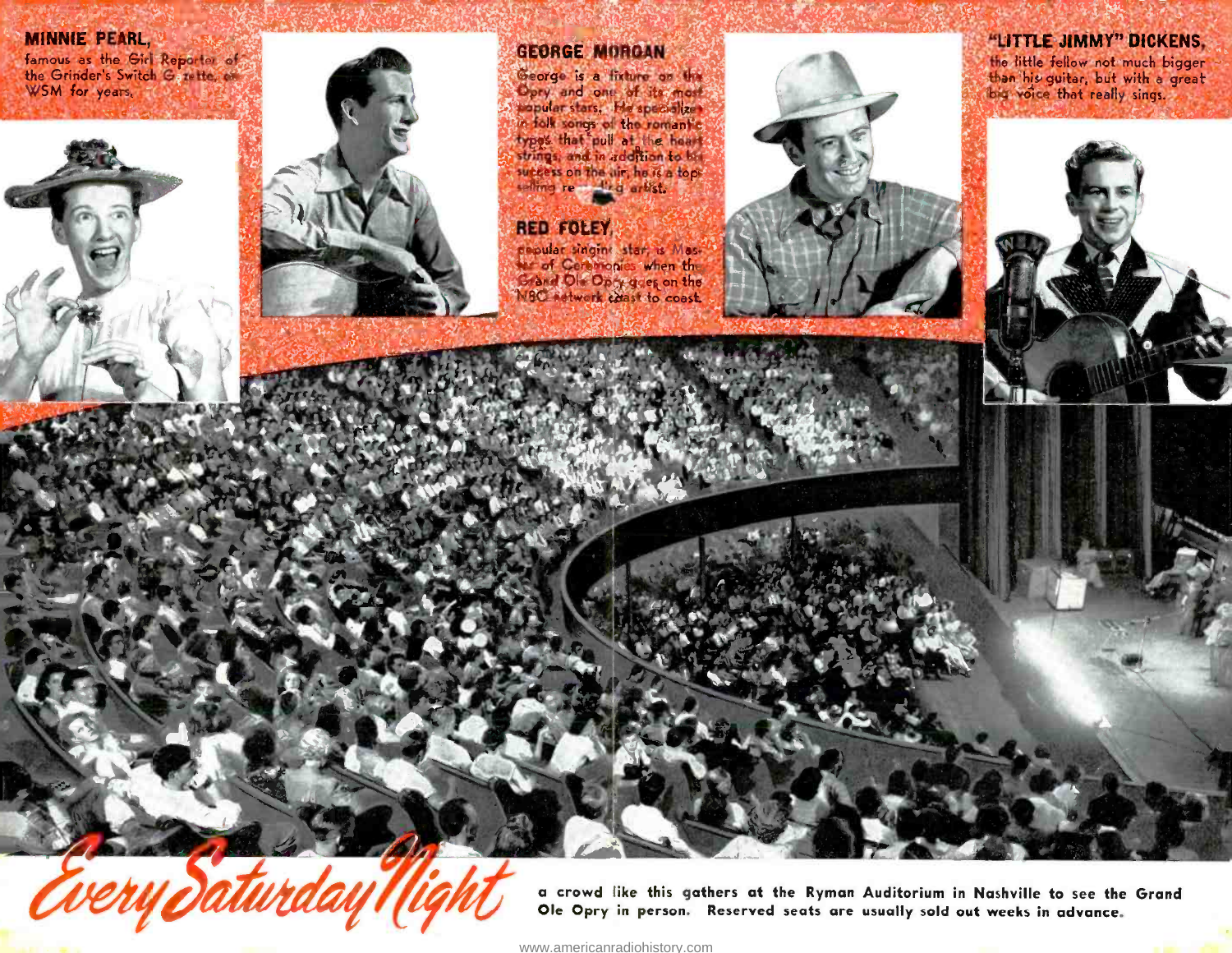## THE BIG SHOW IS ON... An

### ROD BRASFIELD,

leading citizen of Hohenwald, Tenn., and famous as a homespun comedian on the Grand Ole Opry.

## LEW CHILDRE,

who has made Opp, Alabama, famous as his home town, a regular performer on the Grand Ole Opry.



#### <www.americanradiohistory.com>

### THE CARTER FAMILY

Talent galore has the<br>Carter Family, -Anita, Helen, June and Mother Maybelle, shown here. They sing together or singly and June's lively antics always adds in making their act a big hit whenever they appear.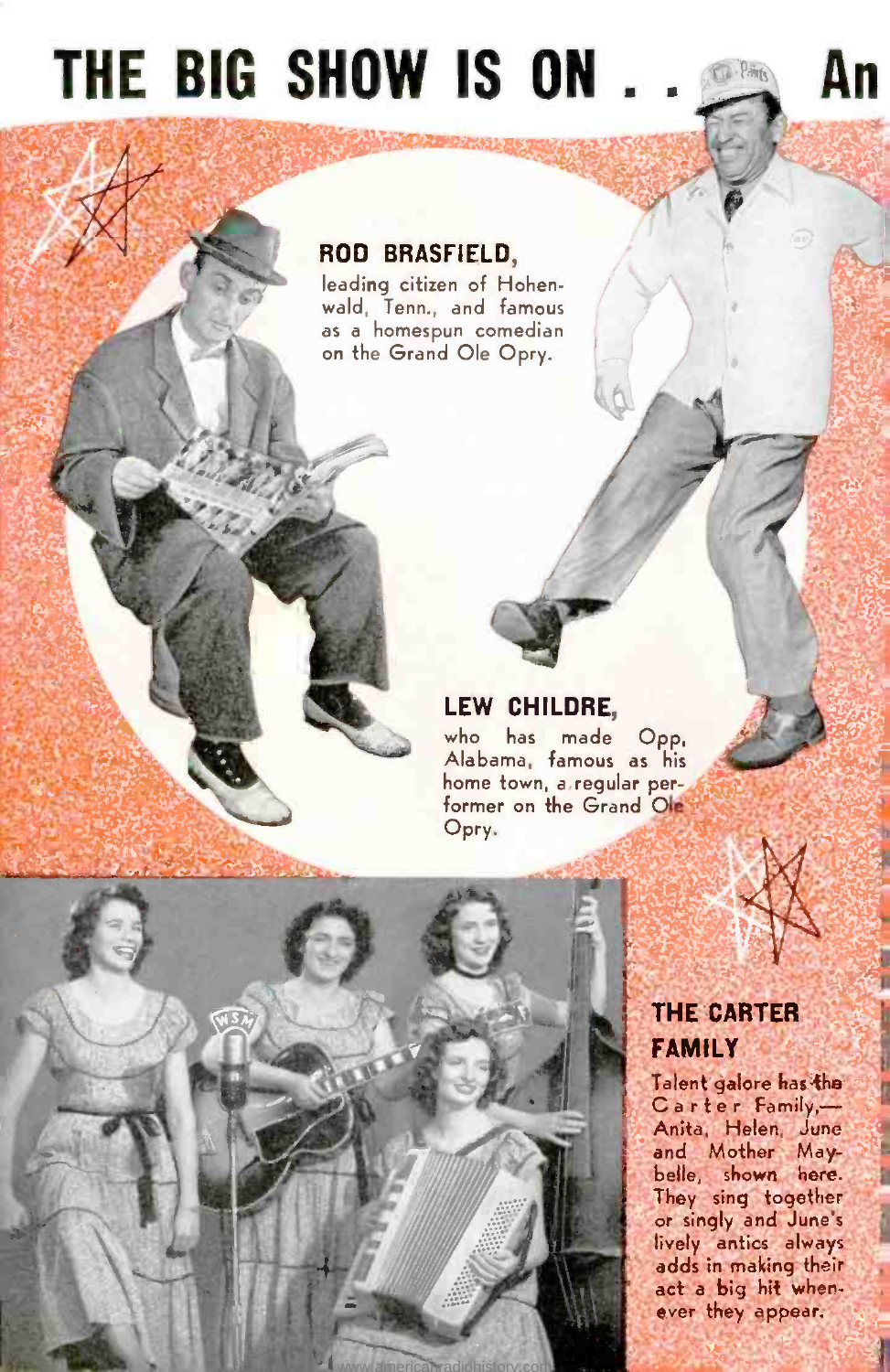## -d Everyone Has Fun at the Opry!



**BILL MONROE,** singing star in his own right, and also the leader of his Blue Grass Quartet, a feature on the Grand Ole Opry for many years.



**COWBOY COPAS,** who has a large following among Grand Ole Opry listeners everywhere.



**HANK SNOW,** one of the newer additions to the Grand Ole Opry cast, who has made a hit with his Rainbow Ranch Boys.



**WEBB PIERCE** One of the comparatively recent newcomers to the Grand Ole Opry family, Webb Pierce has already won a host of fans with his fine singing

Remember to Listen to the "Grand Ole Opry" Next Saturday Night